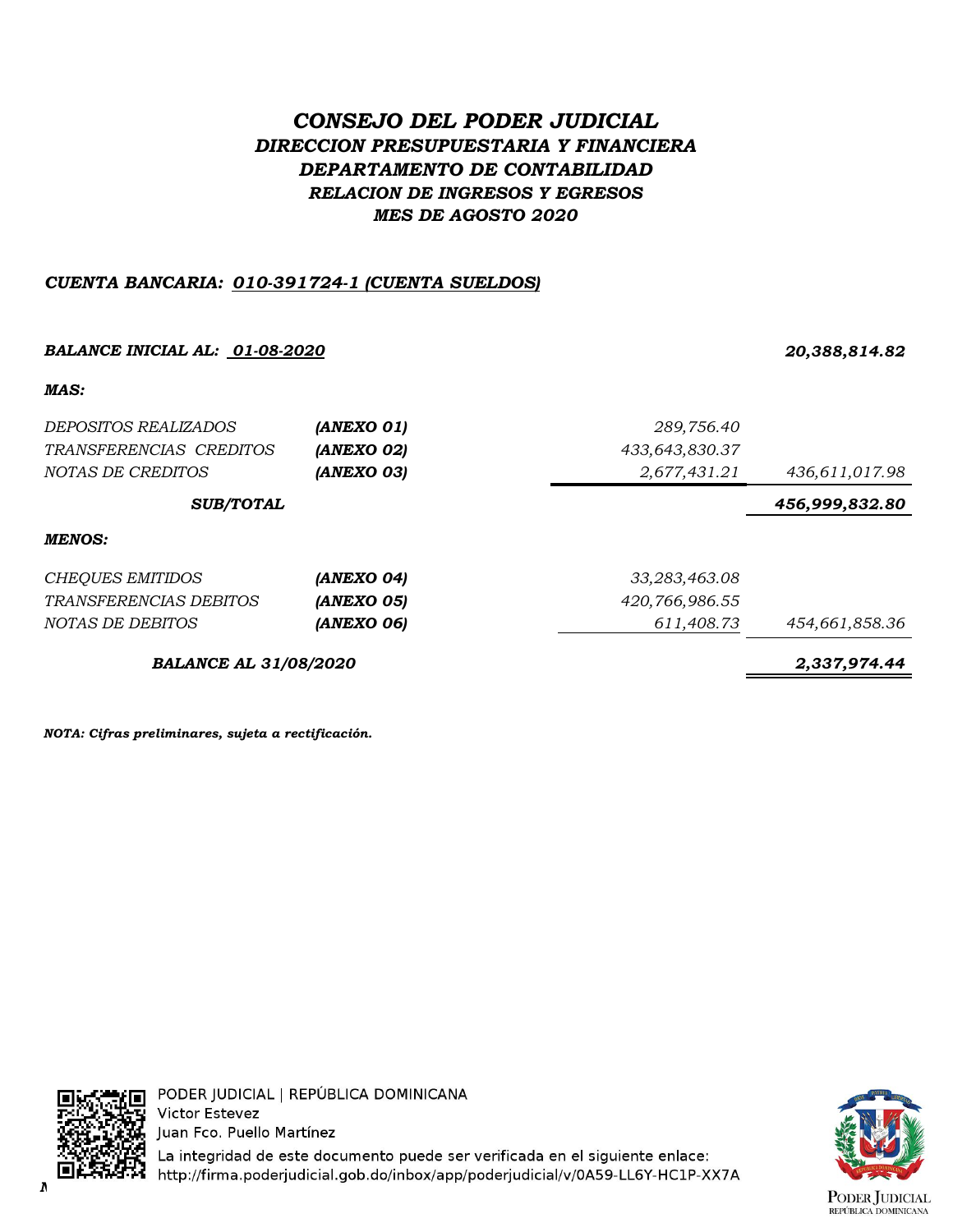# *CONSEJO DEL PODER JUDICIAL DIRECCION PRESUPUESTARIA Y FINANCIERA DEPARTAMENTO DE CONTABILIDAD RELACION DE INGRESOS Y EGRESOS MES DE AGOSTO 2020*

*ANEXO 01*

### *RELACION DE DEPOSITOS REALIZADOS MES DE AGOSTO 2020*

| <b>FECHA</b>      | NUM. | <b>DESCRIPCION</b>                                           | <b>VALOR RD\$</b> |
|-------------------|------|--------------------------------------------------------------|-------------------|
| 11/08/2020        | 615  | DESC. REG. PASCUAL Y GASTOS ALIMENTICIOS EX-EMPLEADOS.       | 12,905.00         |
| <i>14/08/2020</i> | 616  | DESC. DIAS NO LABORADOS Y BONO VAC. A EX-EMPLEADOS.          | 25,842.22         |
| 21/08/2020        | 617  | DESC. DIAS NO LABORADOS A VARIOS EX-EMPLEADOS.               | 55,281.03         |
| <i>28/08/2020</i> | 618  | DIAS NO LAB., REAJ. SALARIAL, SUPLENCIAS Y OTROS DESCUENTOS. | 195,728.15        |
|                   |      | TOTAL RD\$                                                   | 289,756.40        |

*ANEXO 02*

### *RELACION DE TRANSFERENCIAS CREDITOS MES DE AGOSTO 2020*

| <b>FECHA</b>      | NUM. | <b>DESCRIPCION</b>                                      | <b>VALOR RD\$</b> |
|-------------------|------|---------------------------------------------------------|-------------------|
| <i>24/08/2020</i> | 217  | DEVOLUCION DE PAGO DE NOMINA EX-EMPLEADO JORGE MARTINEZ | 65,051.72         |
| <i>21/08/2020</i> | 218  | CONSEJO DEL PODER JUDICIAL                              | 429,564,996.02    |
| <i>27/08/2020</i> | 219  | CONSEJO DEL PODER JUDICIAL                              | 13,782.63         |
| <i>31/08/2020</i> | 220  | CONSEJO DEL PODER JUDICIAL                              | 4,000,000.00      |
|                   |      | TOTAL RD\$                                              | 433,643,830.37    |

*ANEXO 03*

# *RELACION NOTAS DE CREDITOS MES DE AGOSTO 2020*

| <b>FECHA</b>      | NUM. | <b>DESCRIPCION</b>                          | <b>VALOR RD\$</b> |
|-------------------|------|---------------------------------------------|-------------------|
| 21/08/2020        | 204  | **DOCUMENTO OUE ANULA AL DOC: CHO 125594 ** | 1,549.50          |
| 21/08/2020        | 205  | **DOCUMENTO OUE ANULA AL DOC: CHO 125598 ** | 405.00            |
| <i>21/08/2020</i> | 206  | **DOCUMENTO QUE ANULA AL DOC: CHO 126109 ** | 6,141.00          |
| 21/08/2020        | 207  | **DOCUMENTO OUE ANULA AL DOC: CHO 126356 ** | 6,141.00          |
| 21/08/2020        | 208  | **DOCUMENTO OUE ANULA AL DOC: CHO 126455 ** | 2.074.71          |
| <i>25/08/2020</i> | 209  | **DOCUMENTO OUE ANULA AL DOC: CHO 126261 ** | 2,661,120.00      |

*NOTA: Cifras preliminares, sujetas a rectificación.*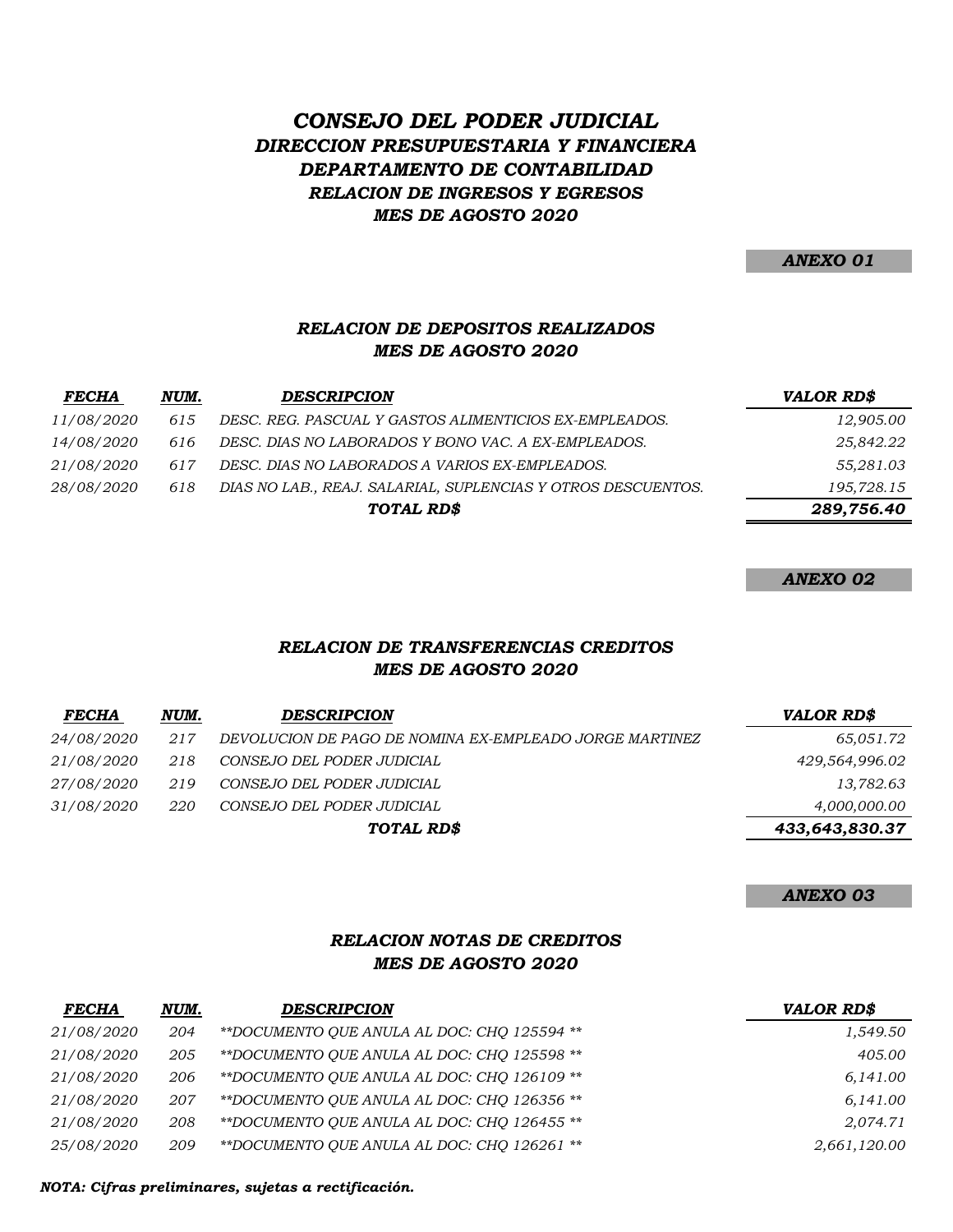*2,677,431.21*

#### *ANEXO 04*

# *RELACION DE CHEQUES EMITIDOS MES DE AGOSTO 2020*

| <b>FECHA</b> | NUM.              | <b>BENEFICIARIO</b>                      | <b>VALOR RD\$</b> |
|--------------|-------------------|------------------------------------------|-------------------|
| 10/08/2020   | 126722            | CONSEJO DEL PODER JUDICIAL               | 5,250.00          |
| 10/08/2020   |                   | 126723 CONSEJO DEL PODER JUDICIAL        | 25,842.22         |
| 10/08/2020   |                   | 126724 COOPNASEJU                        | 50,002.79         |
| 21/08/2020   |                   | 126725 CONSEJO DEL PODER JUDICIAL        | 35,963.48         |
| 21/08/2020   |                   | 126726 COOPNASEJU                        | 9,796.30          |
| 21/08/2020   |                   | 126727 CONSEJO DEL PODER JUDICIAL        | 19,317.55         |
| 21/08/2020   |                   | 126728 COOPNASEJU                        | 15,545.79         |
| 21/08/2020   |                   | 126729 ELISA VIVIECA                     |                   |
| 21/08/2020   |                   | 126730 PACO PEREZ REYES                  | 6,141.00          |
| 21/08/2020   |                   | 126731 ENEIDA DOMINGUEZ                  | 6,141.00          |
| 24/08/2020   |                   | 126732 AZKENAZTHD DIAZ PERALTA           | 21,256.33         |
| 28/08/2020   |                   | 126733 FONDO DE PENSIONES Y JUBILACIONES | 7,414.04          |
| 28/08/2020   |                   | 126734 INSTITUTO DE AUXILIOS Y VIVIENDAS | 100.00            |
| 28/08/2020   |                   | 126735 COOPNASEJU                        |                   |
| 28/08/2020   |                   | 126736 COOPNASEJU                        | 12,036.00         |
| 28/08/2020   |                   | 126737 CONSEJO DEL PODER JUDICIAL        | 2,100.00          |
| 28/08/2020   |                   | 126738 CARLOS ML. MENDEZ L.              | 9,000.00          |
| 28/08/2020   |                   | 126739 CONSEJO DEL PODER JUDICIAL        | 26,497.00         |
| 28/08/2020   |                   | 126740 CONSEJO DEL PODER JUDICIAL        | 3,370.10          |
| 28/08/2020   |                   | 126741 CONSEJO DEL PODER JUDICIAL        | 16,930.96         |
| 28/08/2020   |                   | 126742 CONSEJO DEL PODER JUDICIAL        | 87,099.39         |
| 28/08/2020   |                   | 126743 CONSEJO DEL PODER JUDICIAL        | 15,274.20         |
| 28/08/2020   |                   | 126744 COOPNASEJU                        | 16,104.93         |
| 31/08/2020   |                   | 126745 COLECTOR DE IMPUESTOS INTERNOS    | 32,892,280.00     |
|              | <b>TOTAL RD\$</b> |                                          | 33,283,463.08     |

#### *ANEXO 05*

# *RELACION DE TRANSFERENCIAS DEBITOS MES DE AGOSTO 2020*

| <b>FECHA</b>      | NUM. | <b>DESCRIPCION</b>               | <b>VALOR RD\$</b> |
|-------------------|------|----------------------------------|-------------------|
| <i>10/08/2020</i> | 1458 | PERSONAL SALIENTE                | 3,327,334.27      |
| <i>21/08/2020</i> | 1459 | PERSONAL SALIENTE                | 40,111.17         |
| <i>21/08/2020</i> | 1460 | PERSONAL SALIENTE                | 4,613.33          |
| <i>21/08/2020</i> | 1461 | JUECES, FUNCIONARIOS Y EMPLEADOS | 257,904,949.72    |
| <i>21/08/2020</i> | 1462 | <i>MILITARES</i>                 | 11,947,195.85     |
|                   |      |                                  |                   |

*NOTA: Cifras preliminares, sujetas a rectificación.*